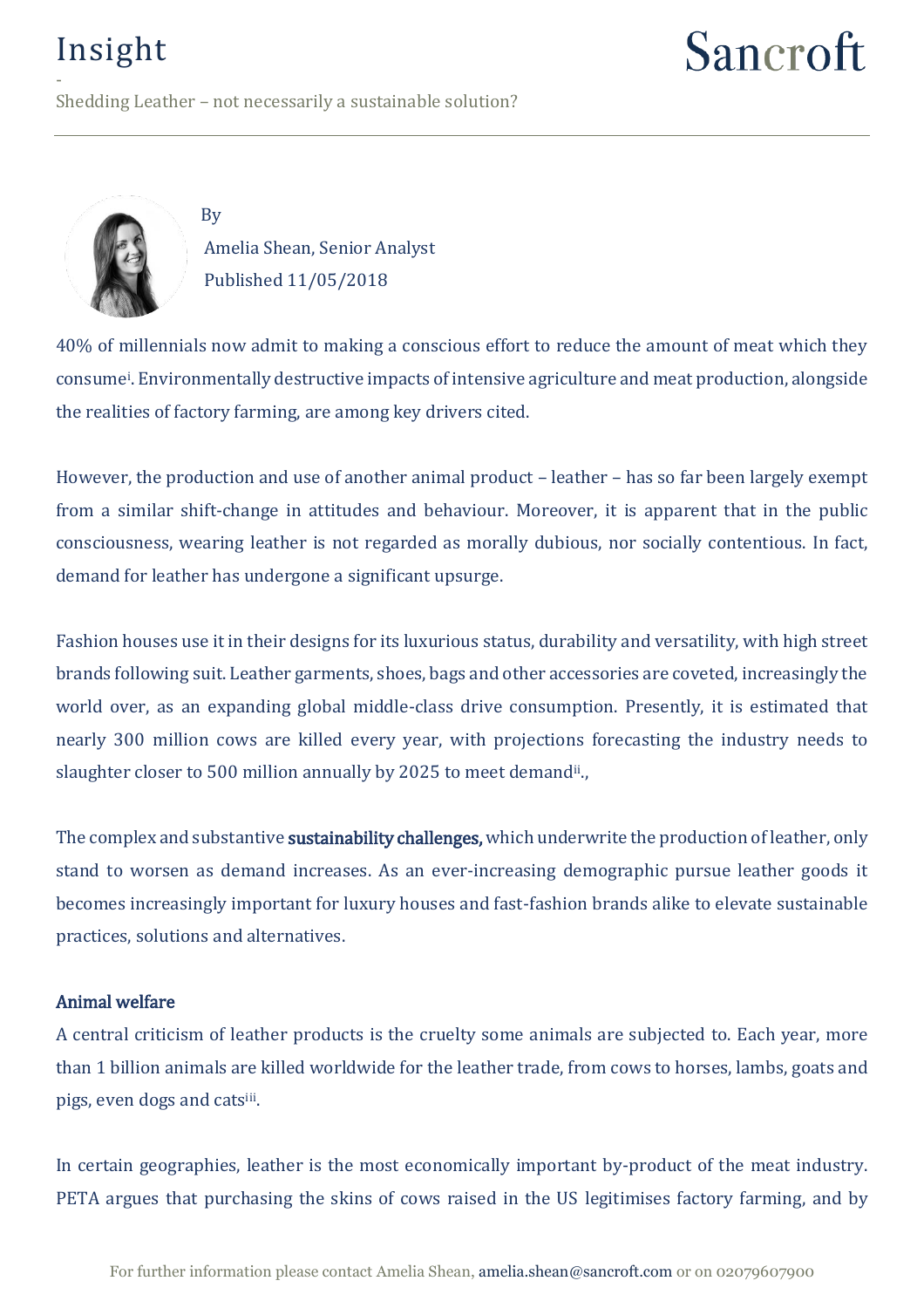## Sancroft

- Shedding Leather – not necessarily a sustainable solution?

extension, its abusive practices. Such practices include confinement, castration, branding, tail docking, and dehorning without pain killers, as well as inhumane transportation.

India is one of the world's top five producers of leather, and a keystone in the global leather trade. The great irony however, is that in most Indian states, cattle slaughter is illegal for cultural and religious reasons. This has led to many cows being deliberately maimed or poisoned, so that they can be 'lawfully' killed. It also means that some slaughterhouses in India operate informally and as such, are largely unregulated. Investigations by organisations such as PETA into these facilities have found appalling conditions; with animals crushed into tight spaces, and killed in front of one another, often inhumanely. It is also common for cattle to be transported out of India, with an estimated two million cattle driven into Bangladesh for slaughter each year. During this journey, hundreds of kilometres in length, cattle are often tortured. To force the animals to continue walking, substances like tobacco and chili can be rubbed into their eyes, or their tails broken.

Most of the world's leather though, comes from China. In addition to more conventional leather sources such as cows, an estimated 2 million cats and dogs are killed there each year for their skins. Despite evidence of widespread abuse and the efforts of animal rights organisations, no penalties currently exist in China for abuse in animal skin industriesiv. PETA investigators in Asia have uncovered evidence of slaughterhouses skinning live, or partially conscious, dogs, and further up the supply chain, the processing of dog skin to make accessories which are then exported all over the world.

With growing concerns from consumers around the practices associated with animal leather, several 'cruelty free' alternatives have emerged. In the UK, a number of vegan leather brands, such as Beyond Skin and Bourgeois Boheme for shoes, and Matt and Nat for bags, are becoming more established. At the designer level, Stella McCartney has acted as an important figure-head in promoting leather alternatives.

High-quality animal-free leather is made from many different materials, including non-animal microfibres, recycled nylon, PVC, polyurethane, and even plants. Faux-leather materials should not be accepted uncritically however. The sustainability credentials of alternative products can themselves be dubious; with synthetic materials tending to be petroleum by-products, and less able to biodegrade.

In Silicon Valley, a number of start-ups are exploring the concept of 'bio-fabrication', in essence, lab leather. This product eschews the environmental challenges of existing alternative leathers. One such company, Modern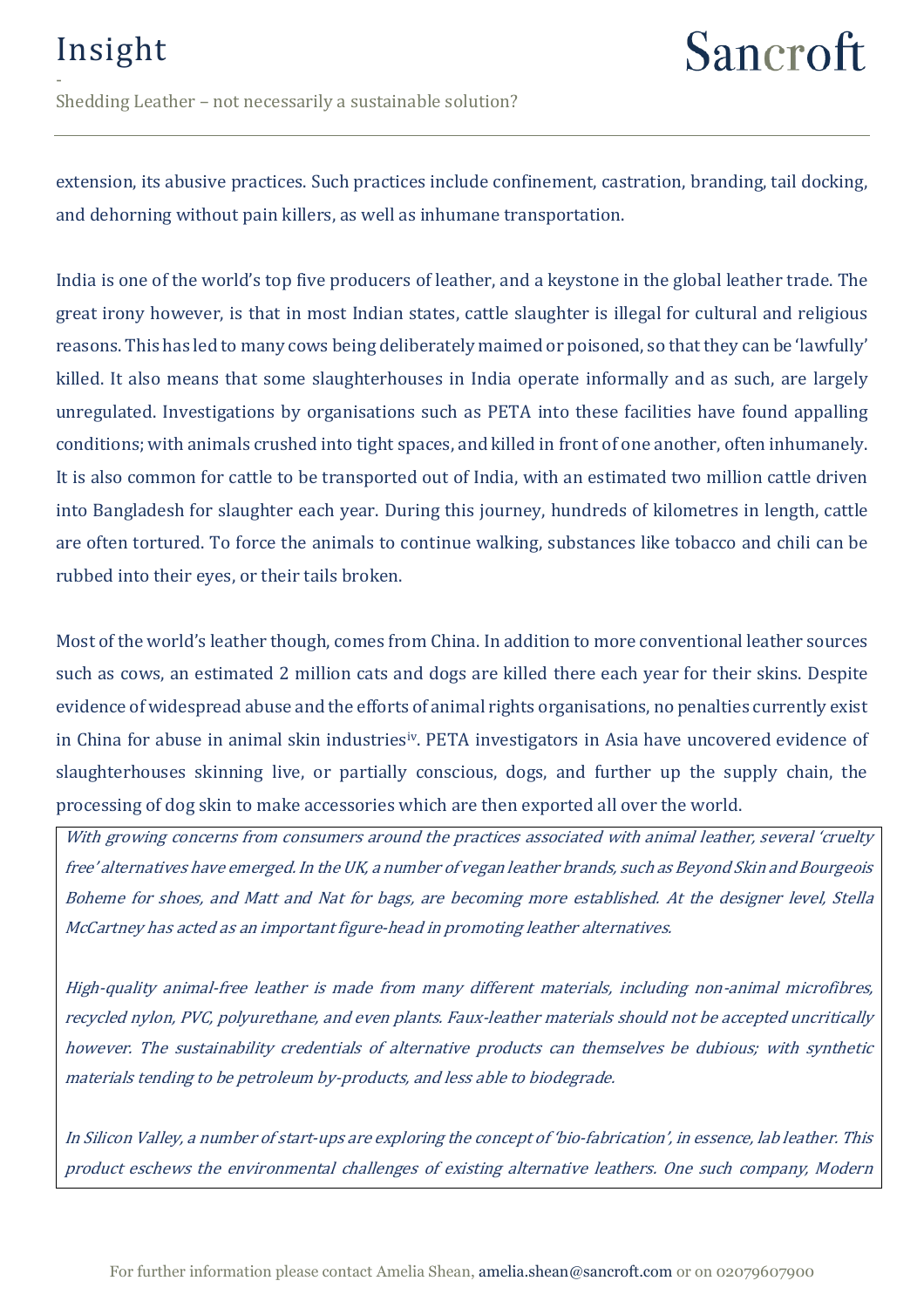## Sancroft

- Shedding Leather – not necessarily a sustainable solution?

Meadow, is looking to grow a strain of yeast engineered to produce collagen. Once purified, pressed into sheets, and tanned, Modern Meadow's vat-grown collagen effectively becomes leather.

#### Environmentally deleterious impacts

As a by-product of meat production, leather is indirectly associated with the industry's excessive consumption of water, land conversion, destruction of pristine rainforests, depletion of fossil fuels, and climate change.

In its pivotal report 'Slaughtering the Amazon' (2009), Greenpeace drew a direct link between leather and environmental destruction. Its research showed how the Brazilian cattle industry was the single largest driver of global deforestation, responsible for more than 15% of the world's annual total. At the same time, Brazil was positioned as a leading global exporter of tanned leather, with leather representing more than a quarter of the total value of Brazil's cattle trade in 2008v. Greenpeace also exposed the presence of Brazilian leather in the supply chain of major global brands, with many accepting leather from cattle raised on land which had been illegally cleared.

It is the processing of leather though, which is most commonly linked with environmental pollution. Many of the chemicals used during tanning are toxic, with substances like mineral salts, formaldehyde, chromium, coal-tar derivative and cyanide-based dyes routinely used. Environmental protection standards tend to be insufficient in primary leather producing regions, with waste water and solid waste from the tanning process dumped directly into rivers, devasting nearby flora and fauna. The Buriganga river, which runs through the leather-production zone of Hazaribagh, Bangladesh, has been declared "ecologically dead", with the wider geographic region ranked among the world's most toxic places, alongside Chernobyl<sup>vi</sup>.

Burberry is a good example of a company which proactively seeks to mitigate the environmental impacts of leather across its value chain via brand-drive initiatives<u>vi. Burberry has calculated that its leather accessories</u> account for more than 10% of its total greenhouse gas emissions, and has set a specific public target around reducing the environmental impact of leather. A central tenet of Burberry's approach to responsible leather production is tannery certification, with 77% of Burberry accessories sourced from tanneries holding one or more certifications from the Leather Working Group (LWG), the Italian Istituto di Certificazione della Qualità per l'Industria Conciaria (ICEC) and/or the International Organization for Standardization (ISO). These certifications set a minimum performance threshold around environmental criteria such as energy use, water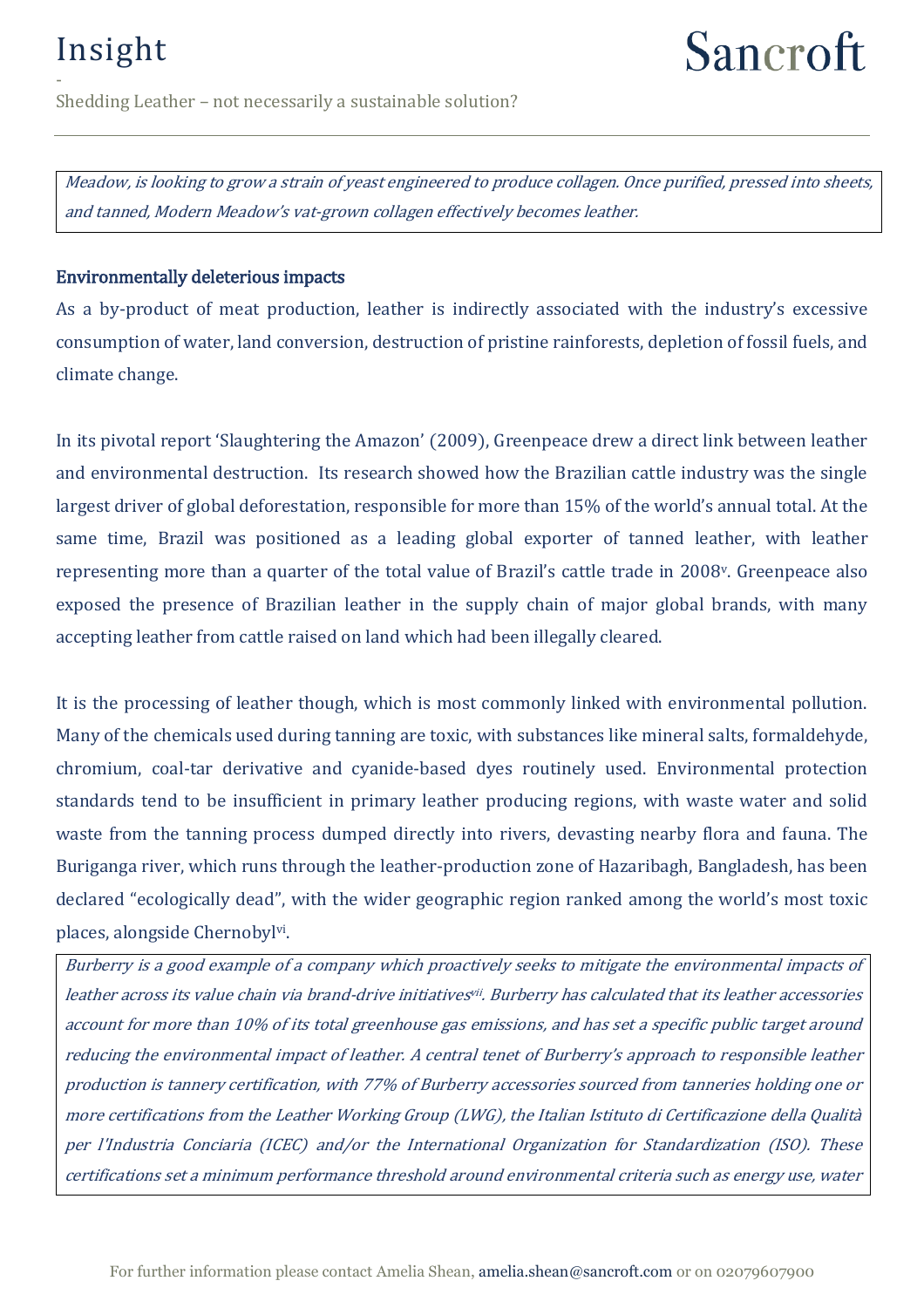# Sancroft

- Shedding Leather – not necessarily a sustainable solution?

use, and waste management procedures. Burberry also seeks to work in partnership with key tanneries to promote best practice in these areas via its tannery improvement programmeviii .

Burberry has further sought to mitigate environmental risks which exist beyond the tannery, promoting accountability throughout the supply chain. The fashion house has taken the stand that it will not source any leather derived from cattle in the Amazon biome. To this end, the brand has sought to improve its levels of visibility and traceability.

#### Traceability and provenance

For brands selling leather items, and consumers purchasing them, knowing where these products originated, and the conditions in which they were made, poses a significant challenge.

Whilst for consumers stamps of 'Italian leather' may go some way to allay concerns, in reality it is only the finishing touches of an item which need to be applied to a product for it to be labelled European. Equally for brands, supply chain transparency is immensely complex. Leather from cattle raised on illegal ranches, or slaughtered inhumanely, is often mixed up with other pieces such that it is impossible to trace a single piece's origin. Worse, there have been cases where dog skin and leather originating from other types of animal have been laundered through the supply chain – unwittingly sold on by companiesixx .

A number of luxury brands are leading the way when it comes to traceability. Kering has committed that 100% of leather from domestic livestock within its brands' products will be from responsible and verified sources. At the end of 2015, Kering had achieved this for 67% of its luxury brands' leather. As part of its new 2025 sustainability strategy, Kering committed to trace 95% of its raw materials (cotton, leather, precious skins, wool) by the end of 2018, rendering its commitment to a transparent supply chain public and time-bound. It has already achieved 100% traceability for its iconic Bottega Veneta Cabat bag, and for some of its Gucci items it is able to detail the precise history of the product's supply chain.

Following an Environmental Profit and Loss accounting exercise which found that 23% of Kering's impact was due to cattle ranching, the group undertook a supply chain mapping exercise to evaluate the impact of its leather sourcing practices. Kering worked with a third-party expert organisation to produce a comprehensive study of global cattle production systems. This supply chain knowledge has equipped Kering with insight regarding where to source leather most sustainably.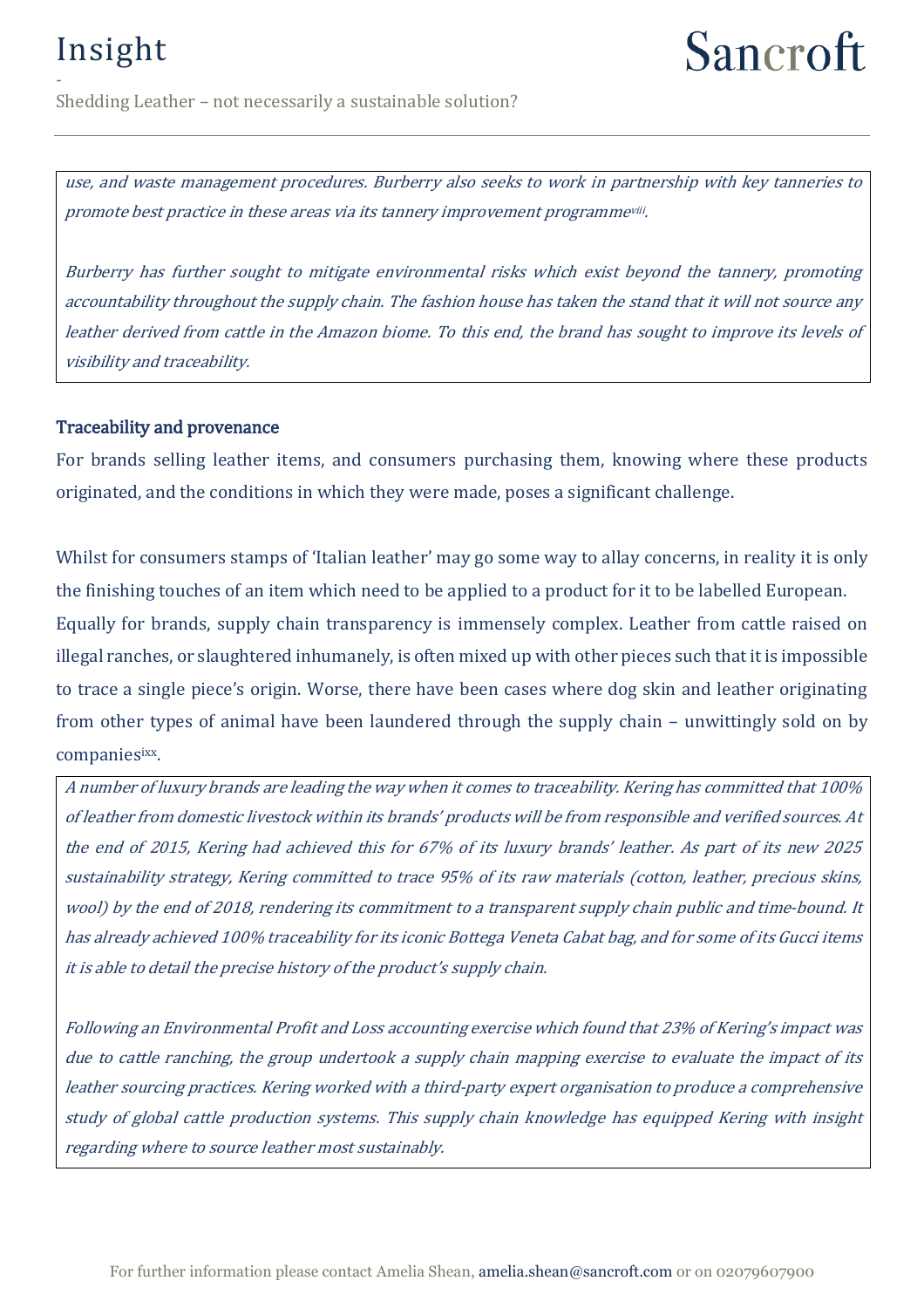- Shedding Leather – not necessarily a sustainable solution?

#### Workers' health, well-being and labour rights

Tanning does not just have an environmental cost, a number of the chemicals used to tan leather are carcinogenic; endangering the health of those who labour in tanneries. The processing of leather has been increasingly outsourced to the developing world, which accounts for more than half of the global leather tradexi. Workers tend to be of low socio-economic status, and the industry is exposed to serious and systemic social risks including labour rights violations such as forced and child labour, and wage theft.

Inadequate worker protections mean individuals are exposed to all sorts of hazards including the handling of toxic chemicals, injury from heavy machinery and sharp knives, and risk of dangerous falls. Children as young as 10 have been found working in tanneries in locations like Bangladesh and Indiaxii . In the leather producing district of Hazaribagh, Bangladesh, 90% of the region's approximately 15,000 workers die before the age of 50. This high death rate is largely attributed to respiratory diseases though residents of the Hazaribagh slums also complain of illnesses such as fevers, skin diseases, and diarrhoea, caused by the extreme tannery pollution of air, water, and soil.xiii The Bangladeshi government has been accused of failing to protect the right to health of workers and residents and consistently failing to enforce labour and/or environmental laws.

Even in Europe where tannery workers are afforded better protection and modernised facilities tend to be carefully managed, incidence of disease is disproportionally high. Studies of leather-tannery workers in Sweden and Italy have found cancer risks between 20% and 50% above those expectedxiv.

Human Rights Watch has called upon companies buying leather in high risk areas to fulfil their responsibility to respect human rights, as stipulated under the United Nations Global Principles  $w$ . A number of high street brands are taking steps towards this. ECCO's approach to due diligence is based on international frameworks, such as the UN and ILO. ECCO is currently working to assess its actual and potential human rights risk. Due diligence undertaken by the brand includes conducting pre-screening on all of its new suppliers to assess compliance with ECCO's Code of Conduct. Once approved, audits of suppliers are conducted by ECCO's internal Code of Conduct audit team, and findings are supplemented with audits from external auditors. Those suppliers at highest risk of adverse human rights impacts are prioritised during this process, for example, suppliers that use subcontractors or those with work-intensive production. ECCO's audit programme is reviewed annually to strengthen its effectiveness over time. ECCO further acknowledges the importance of complementing audits with other measures and processes, particularly in the area of modern slavery. In addition to a robust audit